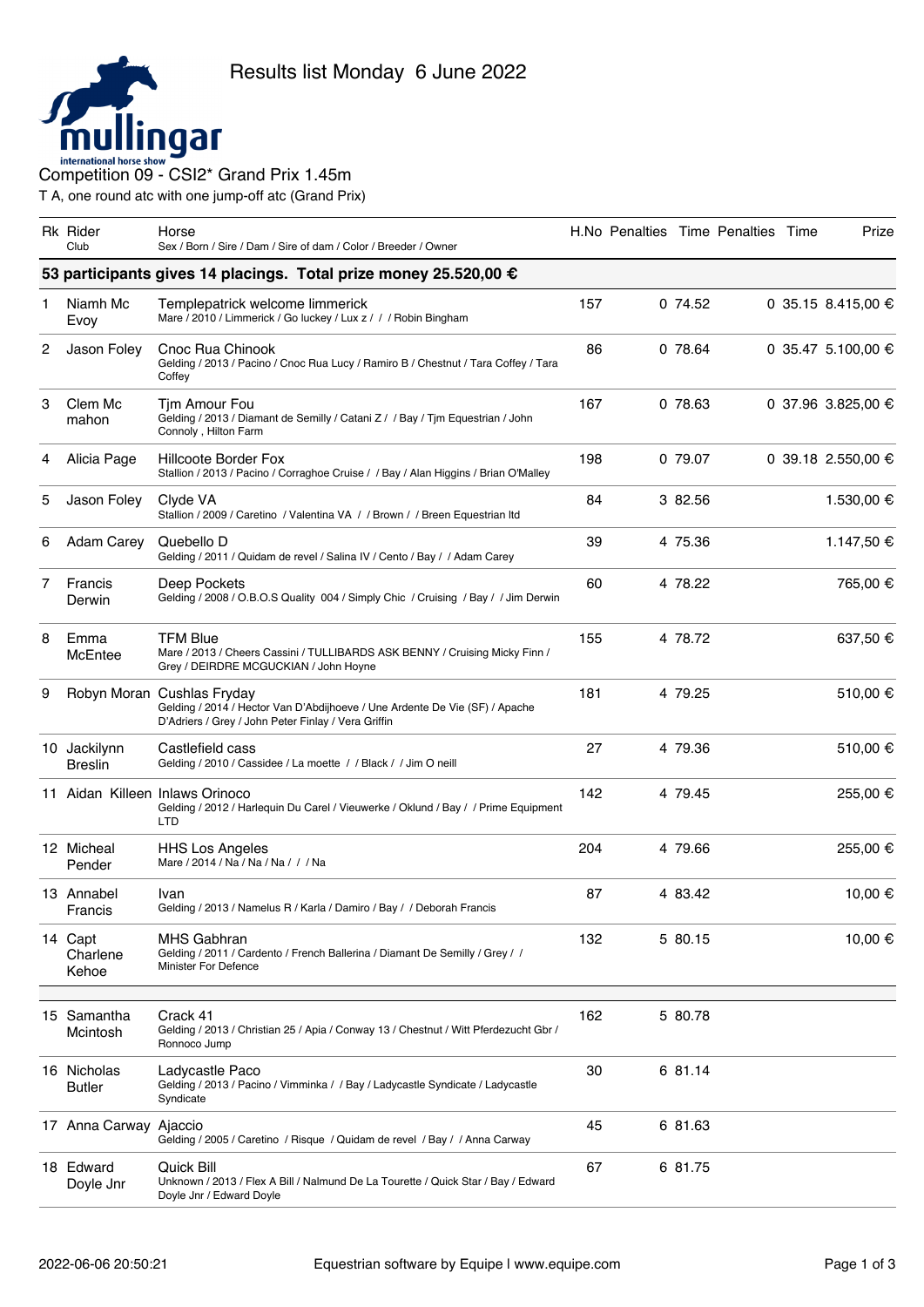

T A, one round atc with one jump-off atc (Grand Prix)

| <b>Rk Rider</b><br>Club                     | Horse<br>Sex / Born / Sire / Dam / Sire of dam / Color / Breeder / Owner                                                                          |     |          | H.No Penalties Time Penalties Time | Prize |
|---------------------------------------------|---------------------------------------------------------------------------------------------------------------------------------------------------|-----|----------|------------------------------------|-------|
| 19 Francis<br>Derwin                        | AHG Whiterock Cruise Down<br>Gelding / 2009 / Cruising Micky Finn / Whiterock Touch / Touchdown / Grey / /<br><b>Francis Derwin</b>               | 62  | 8 74.55  |                                    |       |
| 20 James<br><b>Brennan</b>                  | Mhs Jersey Girl<br>Mare / 2011 / Cardento 933 / Mhs Prime Time / Quidam Junior / Grey / Sinead<br>Byrne / Sinead Brennan                          | 26  | 8 77.01  |                                    |       |
| 21 John<br>Mulligan                         | Creevagh Special<br>Mare / 2010 / Camiro De Haar / Creevagh Harlequin Lady / Harlequin Duu Carel /<br>Bay / Ronnie Hollinger / John Mulligan      | 184 | 8 77.71  |                                    |       |
| 22 Eddie<br>Moloney                         | Temple Alice<br>Gelding / 2012 / Foxglen Cruise Control / Innishannon Shamrock / Rantis Diamond /<br>Grey / / TSI Equestrian & Eddie Moloney      | 174 | 8 77.91  |                                    |       |
| 23 Nicole<br>Kershaw                        | Lotus van't Nachtegalehof<br>Gelding / 2011 / Kashmir van Schuttershof / Amalia nachtegalehof / Air Jordan Z /<br>Grey / / Lisa Rosbotham         | 139 | 8 78.74  |                                    |       |
| 24 Lee Carey                                | Luxity<br>Gelding / 2013 / O.B.O.S Quality 004 / Tullibards Lux Sensational / Lux Z / Bay / /<br><b>Niall Carey</b>                               | 41  | 8 78.75  |                                    |       |
| 25 Jonathan<br>Smyth                        | Mulvin Lights Out<br>Gelding / 2012 / Kroongraaf / Diamond Vicky / Diamond Serpent / / / Noletta<br>Smyth & Roy Craig                             | 222 | 8 79.35  |                                    |       |
| 26 Daren<br>Hopkins                         | Numero Cruise<br>Stallion / 2010 / Numero Uno / Ms Cruise / Cruising / Grey / Leo Carey / Leo Carey                                               | 118 | 8 79.77  |                                    |       |
| 27 Ronan<br>Costello                        | Altivo<br>Gelding / 2011 / VDI ARKANSAS / Hill sky / CLOVER HILL / Chestnut / Conor o<br>Brien / Grainne Costello                                 | 54  | 8 79.83  |                                    |       |
| 28 Harry Wood                               | <b>ESI Jet Set</b><br>Gelding / 2014 / Balou Du Rouet / Cyndara / Quidam Junior / Bay-brown / Ennisnag<br>Stud / Ennisnag Stud                    | 233 | 8 79.85  |                                    |       |
| 29 Paul<br>Beecher                          | Glamstone<br>Gelding / 2011 / Berlin / Zinedine / Sydney / Grey / / Seryna Van Keulen                                                             | 10  | 8 83.57  |                                    |       |
| 30 Abigail<br><b>Boland</b>                 | Quentin K<br>Gelding / 2011 / Quaid I / Egina / Escudo II / / / Mary Boland                                                                       | 18  | 980.31   |                                    |       |
| 31 Lt James<br>Whyte                        | Hawthorn Hill<br>Gelding / 2012 / Cardento / Tummery Limelight / Limmerick / Grey / Jerry Quinn /<br>Minister For Defence                         | 231 | 9 80.89  |                                    |       |
| 32 Logan<br>Massie                          | Bravado Ego Z<br>Stallion / 2009 / Balougran / Cresida Ego Z / Carthago Z / Chestnut / Linda Mayer /<br>Sue Holden, Fiona Hall, Logan Massie      | 149 | 9 80.93  |                                    |       |
| 33 Micheal<br>Pender                        | Nando Quality<br>Gelding / 2013 / Montender / Havanna de La Vie / / Bay / Quality Stud / Michael<br>Pender, Quality Stud                          | 202 | 11 83.00 |                                    |       |
| 34 Shane<br>Goggins                         | Drumm M<br>Stallion / 2008 / Baloubet Du Rouet / Vanditza / / Bay / / Niall Mullins                                                               | 96  | 12 83.73 |                                    |       |
| 35 Lila Bremner                             | Memphis V/D Vaart<br>Stallion / 2012 / Elvis Ter Putte / damira van't Lambroeck / / Black / / Lila Bremner                                        | 24  | 13 80.74 |                                    |       |
| 36 Luisa Osório                             | Jasmim da Hermida<br>Mare / 2014 / Milton du Murrier / Mathilde des' Hayettes / Papillon Rouge / Grey /<br>Quinta da Hermida / Pedro Horta Osorio | 196 | 15 82.32 |                                    |       |
| 37 Molly Hughes HHS Catwalk<br><b>Bravo</b> | Mare / 2012 / Na / Na / Na / Chestnut / Na / Na                                                                                                   | 123 | 16 77.55 |                                    |       |